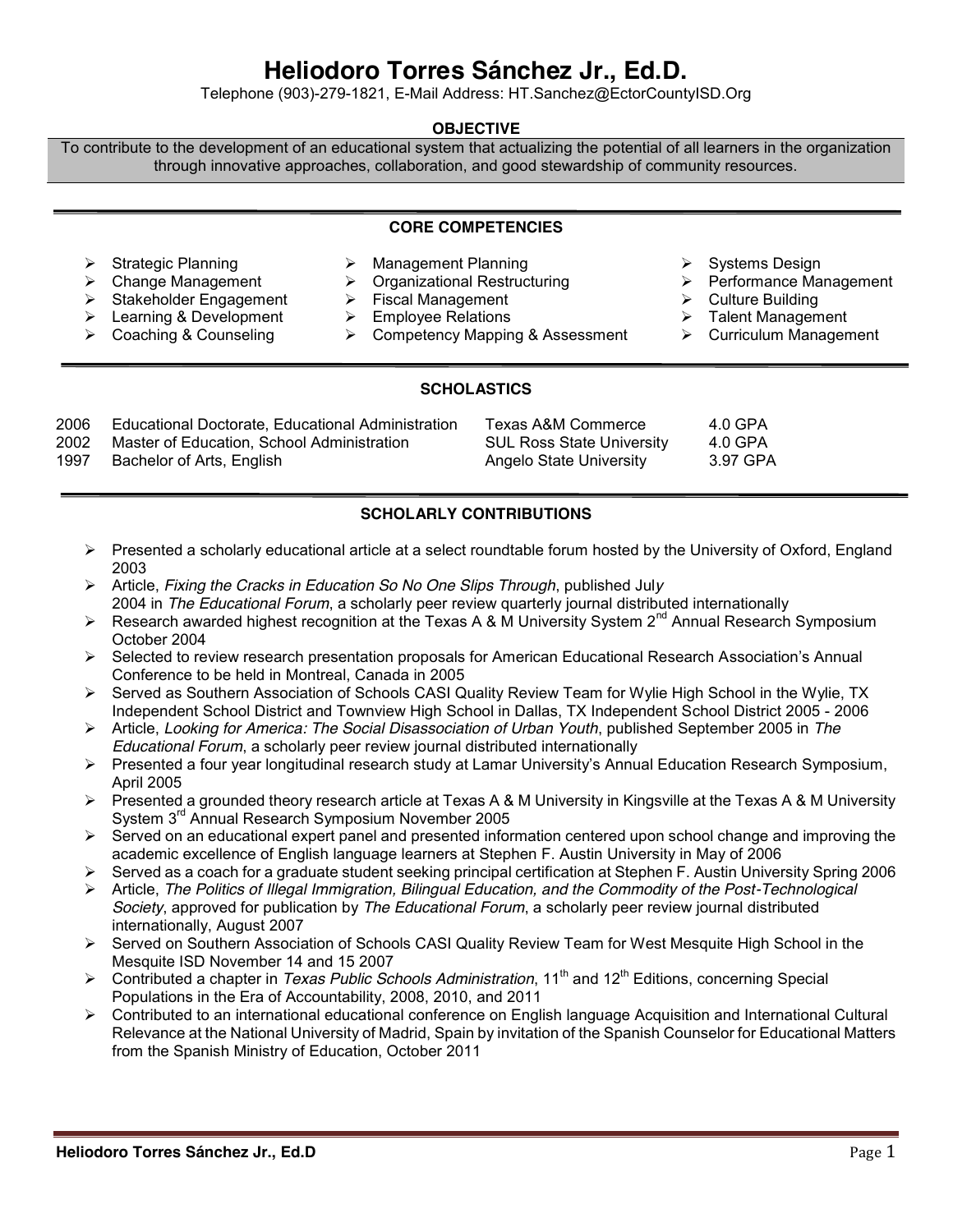## **NOTABLE ACHIEVEMENTS**

- Texas A&M University-Commerce PDK Service Leadership Award 2013
- ▶ Region 18 Advocate of the Year for Gifted and Talented Learners 2011
- The National Scholars Honor Society 2006
- $\triangleright$  Awarded Doctoral Dissertation Scholarship by Texas A & M University Commerce 2006
- $\triangleright$  Selected as Outstanding Doctoral Student of the Year for Texas A & M Commerce 2005
- $\triangleright$  Selected as Outstanding Doctoral Student of the Year for Educational Administration Department at Texas A & M Commerce 2005
- Who's Who Among Educators in America 2005
- $\triangleright$  Graduated with a 4.0 grade point average of possible 4.0 from Sul Ross State University's Educational Administration Program in 2002
- Who's Who Among Students in American Universities and Colleges (Graduate Program at Sul Ross State University) 2001
- $\triangleright$  Graduated Summa Cum Laude Alpha Chi from Angelo State University 1997
- $\triangleright$  Dean's List: 3.972 grade point average of possible 4.0
- Carr Academic Scholarship recipient at Angelo State University 1995-97
- ▶ NCMLA National Collegiate Minority Leadership Award 1997
- USAA All-American Scholar 1997
- American Academy of Distinguished Students 1996
- Presented Critical Paper, Sigma Tau Delta English Honor Society Regional Conference, 1996
- Alpha Chi National College Honor Scholarship Society 1996
- ▶ Sigma Tau Delta National Honor Society for English Majors 1996
- > Alpha Lambda Delta Honor Society for Freshmen 1995
- $\triangleright$  Kappa Delta Pi International Honor Society in Education 1995

# **ORGANIZATIONAL EXPERIENCE**

**Superintendent, Interim**, Ector County ISD, March of 2013 - Present

- $\triangleright$  Work with the Board President and Board of Trustees to meet the ends of the district strategic plan.
- $\triangleright$  Coordinate the efforts of the Assistant Superintendent Corps in meeting the district strategic plan.
- $\triangleright$  Ensure that the work of the instructional leadership team and business leadership team align.
- $\triangleright$  Organize and serve as administrative facilitator of meetings of the Board of Trustees.
- $\triangleright$  Lead the work to build a competitive and fiscally responsible salary schedule and obtained Board approval in April of 2013, the earliest in district history, to ensure campus leaders could attract quality candidates, early.
- $\triangleright$  Lead the work to change the fiscal year from September 1 to July 1 to ensure campus and department leaders had the funds available prior to school beginning to allow for materials, supplies, and resources to arrive before the academic year begins.
- $\triangleright$  Lead the work to build the budget to support 1,400 new students to the district taking into consideration property value, state law, and federal funding changes due to 2013 sequestration.
- $\triangleright$  Created the financial plan for the successful 2012 district bond election and subsequent bond sale structure to allow the district to pay 30 million dollars off early to save up to 10 million in interest over the life of the bond.
- $\triangleright$  Facilitated the evaluation, revision, and initial steps in the redeployment of the district's new 5 year strategic plan through a process that involved community leaders, business leaders, educators, students, and media outlets.
- $\triangleright$  Communicate through weekly video messages and weekly newsletters to all ECISD Team Members.

## **Chief of Staff/Deputy Superintendent**, Ector County ISD, Spring of 2011 – March 2013

- $\triangleright$  Coordinate the efforts of the Assistant Superintendent Corps in actualizing district initiatives.
- $\triangleright$  Collaborate with the Superintendent of Schools in executing the ECISD Board Governance process.
- $\triangleright$  Serve as the District Chief Financial Manager and supervise the Financial Division.
- $\triangleright$  Lead the Superintendent's Leadership Team Meetings and follow up with all aspects of the team's plan of action.
- $\triangleright$  Lead the Instructional Leadership Team Meetings and follow up with all aspects of the team's plan of action.
- $\triangleright$  Facilitate the Superintendent's Cabinet Meetings and follow up with all aspects of the district's plan of action.
- Directly oversee the Executive Director of Student Services, Executive Director of Special Education, Director of Bilingual/ESL Services, Director of Athletics, Director of State and Federal Programs, and Director of Communication. For the 2011-12 school year, oversee all secondary schools, directly.
- $\triangleright$  Organize all meetings and presentations that convey the direction of the district or assist in charting the direction of the district.
- Communicate the efforts of the district to the Board of Trustees that relate to the Board's Goals.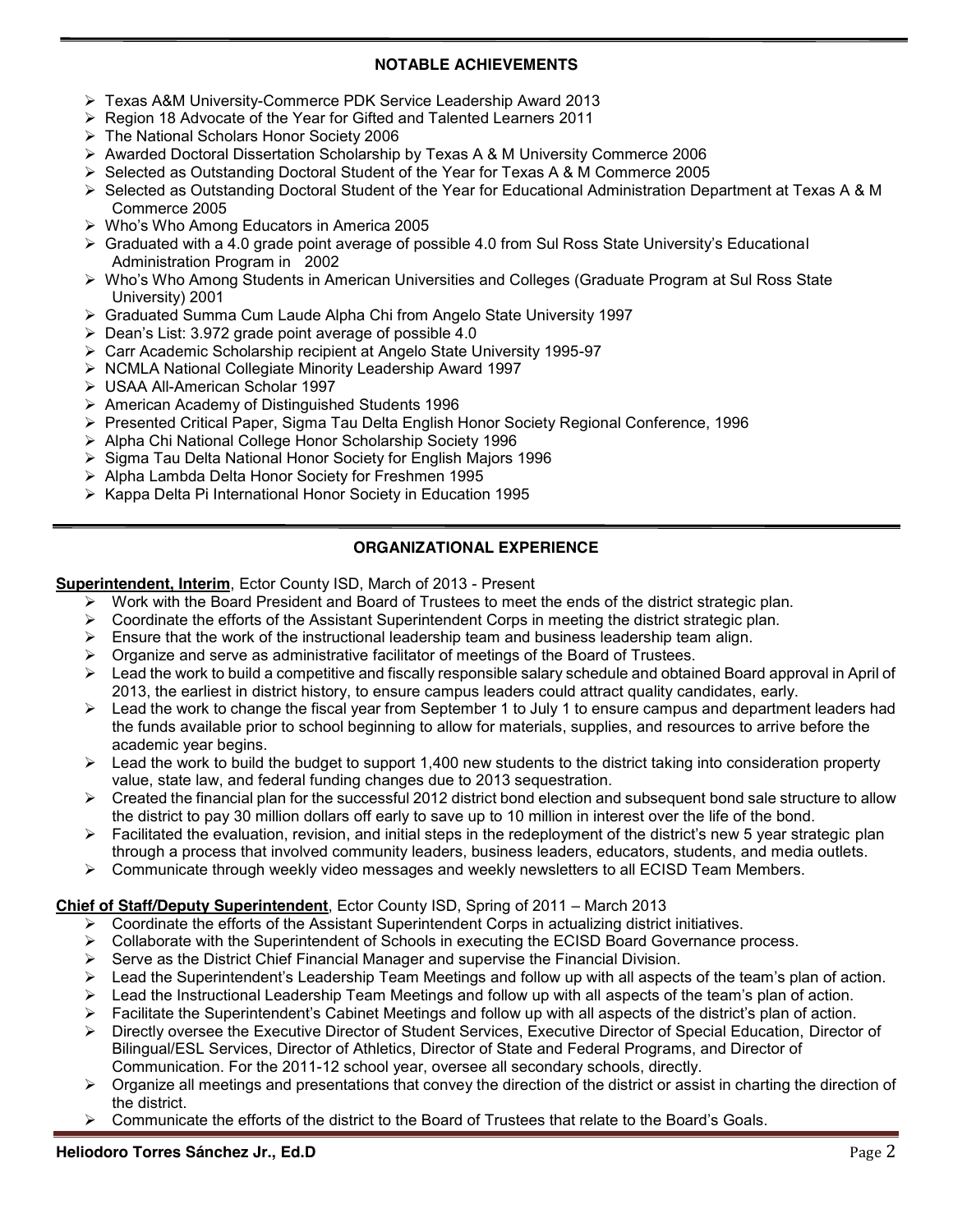**Assistant Superintendent**, Accountability and Special Populations, Ector County ISD, Fall 2010 – Spring of 2011

- $\triangleright$  Direct and guide the following departments: Accountability, Bilingual/ESL, Special Education, Intervention Services, Transfers and Affidavits, and Counseling, 504/Dyslexia Services
- Manage and facilitate the following programs/grants: Title III, State Compensatory Education Funding/Services, IDEA-B and IDEA-B ARRA, Migrant Education Services, 504 District Designee, ADA Legal Compliance, Special Population Legal Protocol/Procedures, Course Catalog Designation/Graduation Standards, Recruitment of Teachers for Special Populations, Visa/Permanent Resident Processing, and Aspects of Special Population's Records Management
- $\triangleright$  Develop intervention service protocol and program using existing district resources and personnel
- $\triangleright$  Ensure the organizational soundness of division, i.e. operating guidelines, professional development, communication plans, inter and intra-departmental communication/collaboration measures, and ensuring the expansion of services without undue expansion in costs
- $\triangleright$  Reorganized the special education and intervention services departments
- $\triangleright$  Organize and facilitate the execution of District Priority Plan
- ▶ Organize and Facilitate Superintendent's Leadership Team membership in District-Campus plan alignment and training
- Serve on Superintendent's Leadership Team (6 Assistant Superintendents, 4 Executive Directors, and 1 Director)
- $\triangleright$  Serve as staff liaison for School Board-District Governance process

## **Adjunct Professor**, Texas A&M University-Commerce, Spring 2006 - Present

- Teach EDAD 615 Leading Effective Schools; EDAD 626 Public School Law; EDAD 656 Building Capacity for Power Learning; EDAD 595 Using Research for Best Practice; EDAD 602 Communication for Effective Learning; and EDAD 647 Ethics and Philosophy (Doctoral Level)
- $\triangleright$  Teach classes onsite on a weekly basis in the evenings using technology and a myriad of adult-learner instructional approaches
- Use *Ecollege* distance learning software to convey instruction, cite objectives, post discussion boards, share documents, administer exams, and update student grades
- $\triangleright$  Design all aspects of courses within University guidelines and State standards
- Consult with school districts seeking research-based educational change or improvement
- $\triangleright$  Conduct and publish research reflective of contemporary educational topics

**Executive Director**, Instructional Support Services, Tyler ISD, Spring 2009 – Fall 2010

- Direct and guide the following departments: Career and Technology, Bilingual/ESL, Special Education, Intervention Services, Advanced Academics, and Secondary Counseling, Prekindergarten Services
- Manage and facilitate the following programs/grants: Title III, State Compensatory Education Funding/Services, IDEA-B and IDEA-B ARRA, High School Allotment, Migrant Education Services, 504 District Designee, ADA Legal Compliance, Special Population Legal Protocol/Procedures, Course Catalog Designation/Graduation Standards, Recruitment of Teachers for Special Populations, Visa/Permanent Resident Processing, and Aspects of Special Population's Records Management
- $\triangleright$  Revised graduation standards and updated board policy through recommendation to the LEA board to align with legislative mandates in the areas cited above
- $\triangleright$  Ensure the organizational soundness of division, i.e. operating quidelines, professional development, communication plans, inter and intra-departmental communication/collaboration measures, and ensuring the expansion of services without undue expansion in costs
- $\triangleright$  Reorganized the special education and intervention services departments  $\cdot$  Provide professional development for division directors and coordinators relative to a range of topics: Vision/Mission/Goal/Objective Setting ( $5<sup>th</sup>$ Discipline), Organizational Efficacy, Stakeholder Analysis, Organizational Theory/Frames of Action, Fiduciary Responsibility, and Effective Communication Processes
- Serve on Superintendent's Leadership Team (5 Directors & 7 Executive Directors)
- $\triangleright$  Serve on Superintendent's Instructional Cabinet (4 Executive Directors)
- Underwent two-year CRSS Training with LEA Board, Superintendent, Deputy Superintendent, and Executive Director of Curriculum & Instruction

**Director**, Bilingual/ESL Services, Tyler ISD, Fall 2008 – Spring 2009

- $\triangleright$  Audited bilingual/ESL department's effectiveness based on student data outcomes and professional development opportunities and hours engaged in such opportunities
- Conducted a comprehensive review of AEIS, PBMAS, District Benchmark, and OLPT data to ascertain areas of regression, progression, and stagnation
- Reviewed board policy and Chapter 89 of the TAC and wrote district bilingual/ESL Operating Guidelines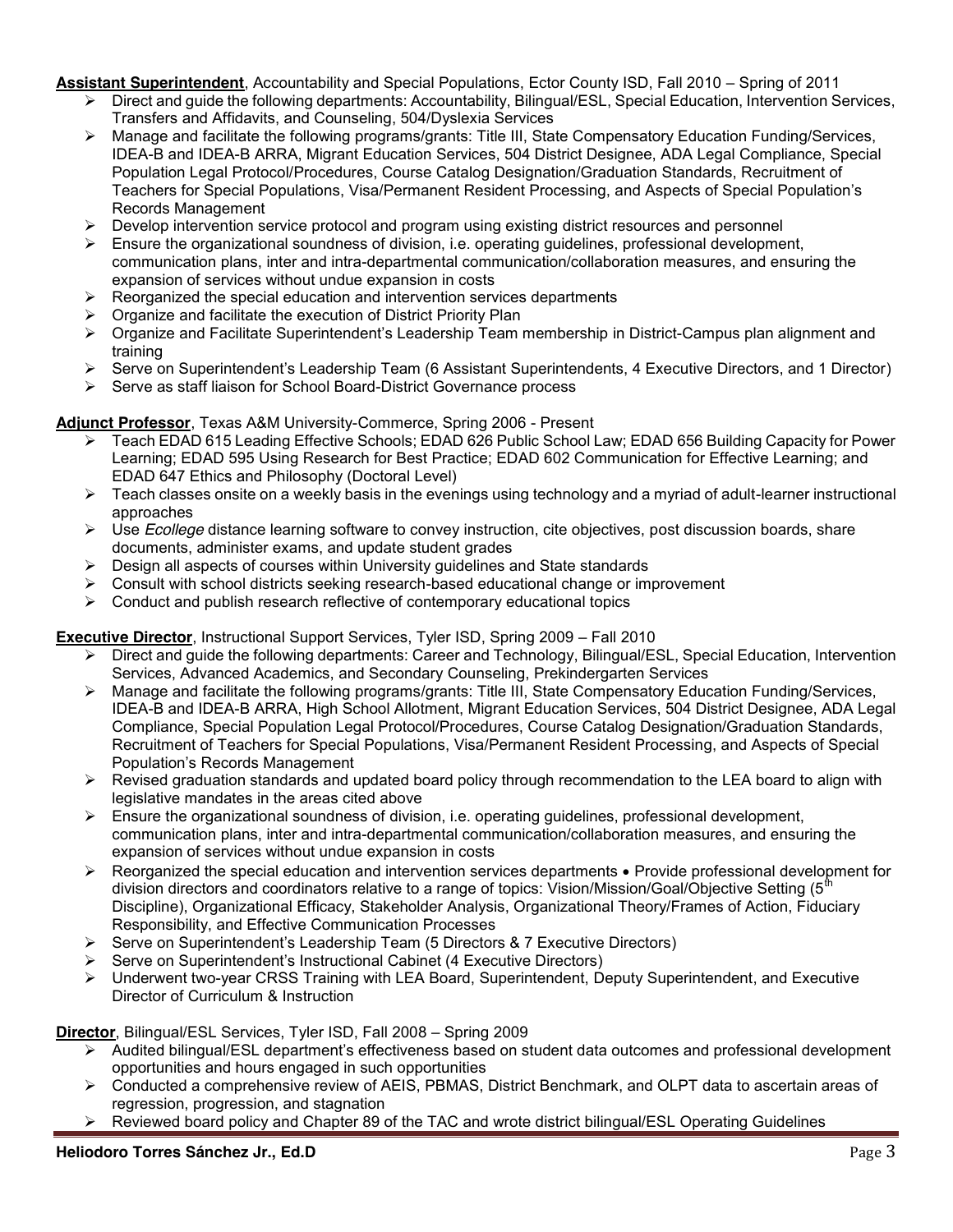- $\triangleright$  Provided professional development for administrators in positions of leadership to heighten awareness of the legal requirements of Bilinguals/ESL as well as new district operating guidelines
- $\triangleright$  Created a two-tiered research evaluation team to redesign the district bilingual/ESL program
- $\triangleright$  Once new linguistic sequence was created (fully based on data, district needs, and research), professional development was provide to all stakeholders
- Teacher instructional resources were also reviewed and aligned with monolingual instructional resources
- Reorganized the bilingual/ESL department using Title III funds and State Compensatory Education funds to provide cognitive coaches to assist new and struggling teachers
- $\triangleright$  Audited all LEP student files and corrected discrepancies that resulted in an expansion of services for struggling learners
- $\triangleright$  Maintained the integrity of district bilingual/ESL budget
- $\triangleright$  Collaborated with special education department and intervention department to provide better support for LEP students who were recent immigrants
- > Trained campuses how to successfully accommodate for language and raising the level of rigor and relevance of instruction

**Principal**, Waco High School, Waco ISD, Summer 2007 – Spring 2008

- Evaluated existing systems and programs at Waco High School
- Reorganized the campus master schedule and budget to meet student needs
- $\triangleright$  Interviewed all existing department chairs and those interested in leadership for the department chairship for the 2007-08 academic year
- $\triangleright$  Designed a program to train department chairs in teacher and instructional leadership
- $\triangleright$  Trained the teaching faculty and support staff in the Sheltered Instruction Observation Model (SIOP) via a multi-session implementation, application, and evaluation system
- Wrote and facilitated the School Improvement Resource Center grant
- $\triangleright$  Assembled a new administrative team and trained team to address campus needs
- Divided campus into Academic Schools and reassigned assistant principal responsibilities
- $\triangleright$  Facilitated the updating of the campus technology holdings, such as a campus-wide wireless internet system, new computers, and up-to-date educational software
- $\triangleright$  Continue to serve on district PBMAS committee for Bilingual and ESL programs
- $\triangleright$  Invited to present a quest lecture regarding the principal in the age of research-based decision making and school change for Baylor University Phi Delta Kappa
- $\triangleright$  Presented research regarding dropout prevention at Region 12 Service Center
- $\triangleright$  Mentor for new principals in the Waco ISD
- Serve on Congressman Edward's committee to interview students for prestigious military academies, such as West Point

**Principal**, Brazos Middle School, Waco ISD, Summer 2006 - Spring 2007 **Principal**, Dogan Middle School, Tyler ISD, Summer 2005 - Summer 2006 **Assistant Principal**, Vickery Elementary School, Lewisville ISD, Fall 2003 - Spring 2005 **Private School Principal**, St. Mary's Central Catholic School, Fall 2001 - Spring 2003 **English Teacher**, Nimitz Junior High, Ector County ISD, Fall 1999 - Spring 2001 and Spring 1998

## **PERSONAL DETAILS**

Interests: Classic car restoration; jogging and weight training, construction projects, and classic art appreciation.

Address: 6430 Lonesome Trail Odessa, Texas79766

## **CORE VALUES**

- $\triangleright$  Transparency in all actions
- $\triangleright$  Systemic/Inclusive Decision Making
- > Honor District Processes
- $\triangleright$  Issue Resolution Focus
- $\triangleright$  Ownership of Decisions